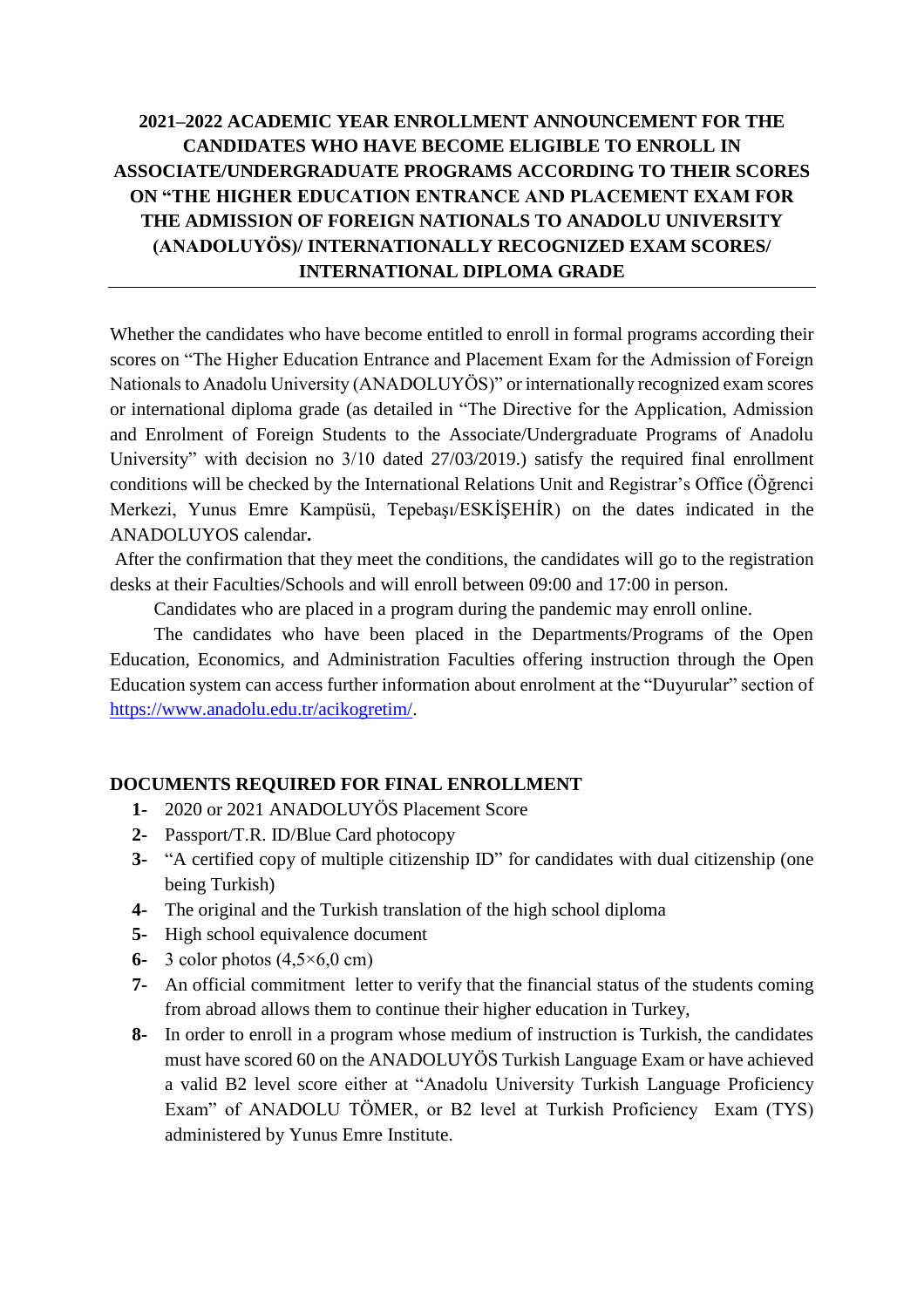## **IMPORTANT INFORMATION FOR FINAL ENROLLMENT**

- **1-** To pay their tuition fees, the candidates are required to go to a Ziraat Bank branch and present their Foreign Nationality IDs (Y.U.); and those who do not have a Foreign Nationality ID (Y.U.) must first visit the Registrar's Office of their department and get a temporary Student ID Number.
- **2-** To be able to enroll, the candidate has to provide documentation proving his/her graduation from a high school that is equivalent to Turkish high schools. The equivalency is conducted by the Ministry of National Education of Turkish Republic. For this equivalency procedure, the following documents shall be submitted to the Provincial Directorate for National Education:
	- **a)** The original of the document proving the status of high school education,
	- **b)** A transcript showing the courses taken at the high school, the weekly hours of these courses and the grades achieved on these courses.
- **3-** Applicants with foreign nationality admitted to Turkish-medium programs must prove their Turkish language proficiency. Students will be considered to meet this requirement for if they present a minimum score of 60 or above in the "Anadolu Turkish Language Proficiency Test" administered by Anadolu University Turkish Language Teaching Application and Research Center (ANADOLU TÖMER) or minimum of B2 level score according to the European Language Portfolio (ELP), on the "Turkish Proficiency Exam (TYS)" administered by Yunus Emre Institute. Students who are enrolled in departments/programs in which the medium of instruction is entirely a foreign language (non-Turkish) is not required any document regarding their Turkish proficiency.

For more information about ANADOLU TÖMER, please visit: [https://tomer.anadolu.edu.tr/sites/tomer.anadolu.edu.tr/files/files/4-3-](https://tomer.anadolu.edu.tr/sites/tomer.anadolu.edu.tr/files/files/4-3-TOMER%20Y%C3%B6nerge%20G%C3%BCncel(1).pdf) [TOMER%20Y%C3%B6nerge%20G%C3%BCncel\(1\).pdf](https://tomer.anadolu.edu.tr/sites/tomer.anadolu.edu.tr/files/files/4-3-TOMER%20Y%C3%B6nerge%20G%C3%BCncel(1).pdf)

Applicants who meet the requirements stated below are not required to submit a Turkish proficiency document, and their Turkish proficiency is accepted as satisfactory: If

- **a)** they have completed high school education in Turkish schools affiliated with the Ministry of National Education,
- **b)** they have completed high school education in Turkish schools abroad affiliated with the Ministry of National Education,
- **c)** they have completed high school education in Open Education High Schools affiliated with the Ministry of National Education,
- **d**) are native-born Turkish nationals who have ceased to be a citizen by courtesy of the Ministry of Interior and their minor children registered in the document of expatriation, provided that they can document that they hold the Official Document For The Use of Rights defined in the Turkish Citizenship Law (bluecard holders),
- **e)** their nationality is Turkish,
- **f)** they hold dual citizenship, one being Turkish,
- **g)** They enroll at the International Open Education programs.